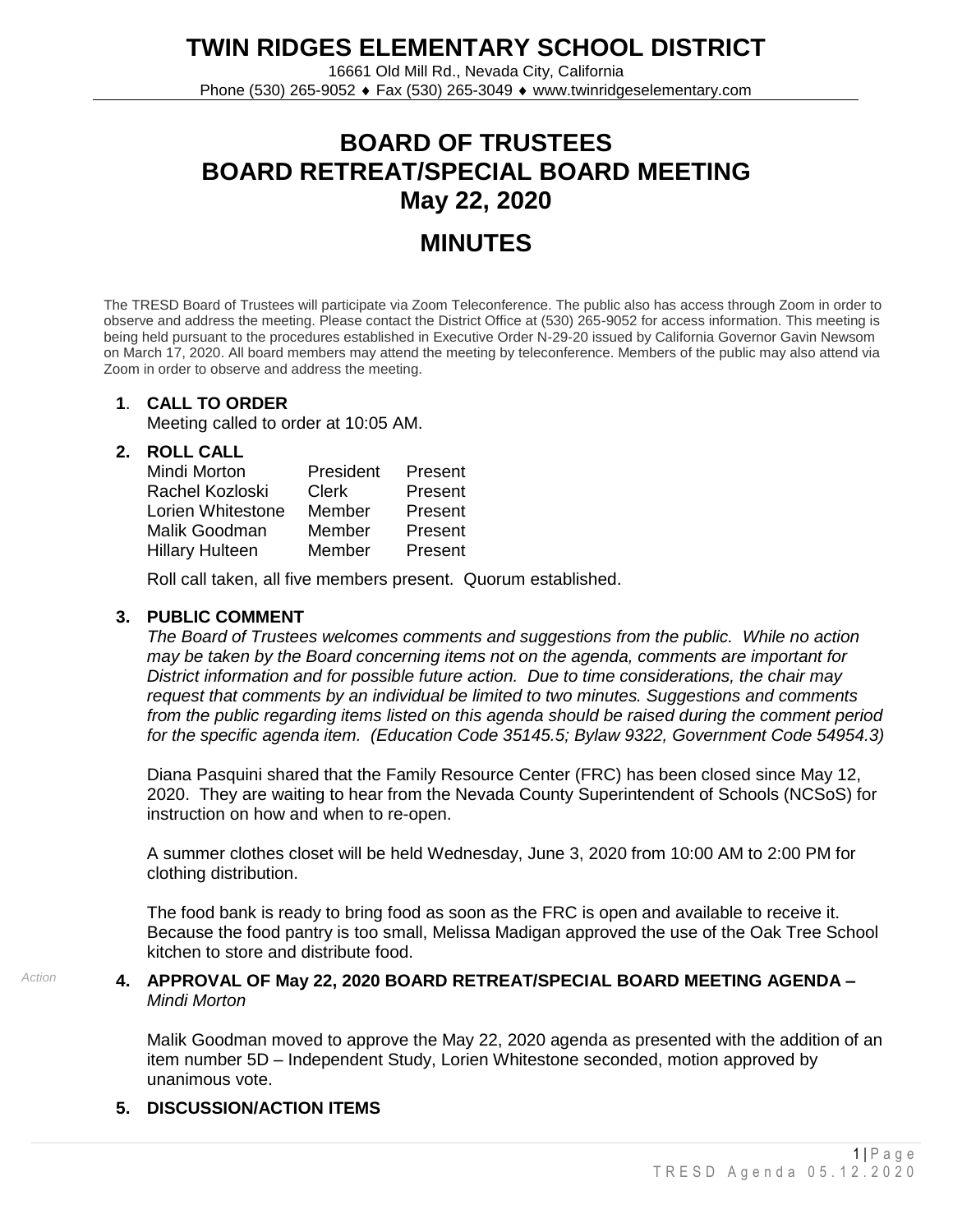*Discussion/Action* **A.** Cal Card for Superintendent's Secretary/Administrative Assistant

Rachel Kozloski moved to approve the issuance of a CalCard credit card for the Superintendent's Secretary/Administrative Assistant (Kelly Moreno), Malik Goodman seconded, motion approved by unanimous vote.

# *Discussion/Info.* **B.** Present LCAP Narrative

Superintendent, Melissa Madigan presented a detailed explanation of what is required to complete this year's LCAP report. Add to the June 9, 2020 Board Agenda as an action item.

# *Discussion/ Info.* **C.** Budget

Melissa Madigan reported on the dire financial situation our district is facing.

**D.** Independent Study

Melissa Madigan discussed the need for an Independent Study program at TRESD. Currently a maximum of 10% of your student body can be enrolled in an independent study program. We want/need 40% to accommodate the needs presented as a result of COVID 19 protocols and the resulting impacts.

The site for the Independent Study Program will be Grizzly Hill School but will be a separate District program. We would like to purchase necessary items for students, e.g. Chromebooks. Staffing requirement includes an (hourly) teacher position with the intention of expanding to a salaried position when indicated. The opening date will be the same as our other schools, June 17, 2020. The District needs Board approval in order to apply for a CDE code/number for the TRESD Independent Study Program. Rachel Kozloski moved to approve authorization to apply for a CDE code/number for TRESD Independent Study Program, Hilary Hulteen seconded, motion approved by unanimous vote.

# **6. PUBLIC COMMENT ON CLOSED SESSION ITEMS –** *Mindi Morton*

No public comment on Closed Session items.

# **7. CLOSED SESSION –** *Mindi Morton*

Recessed - Regular Session at 10:50 AM. Called to Order - Closed Session at 10:50 AM. Recessed - Closed Session at 12:03 PM (Lunch) Reconvened - Closed Session at 2:16 PM Adjourned - Closed Session at 3:06 PM Reconvened – Regular Session at 3:06 PM

- **A.** Public Employee Discipline/Dismissal/Release (Government Code § 54957(b)) Elimination of Certain Classified Positions for the Ensuing 20/21 School Year
- **B.** Public Employee Evaluation (Government Code § 54957) Performance Evaluation, Superintendent, Melissa Madigan.

# **8. RECESS /RECONVENE** *-* **Report out on Closed Session -** *Mindi Morton*

**A.** Public Employee Discipline/Dismissal/Release

Board President, Mindi Morton, reported that no action was taken on this item.

**B.** Public Employee Evaluation

Board President, Mindi Morton, reported that instead of the \$10k paid for medical benefits for Superintendent, Melissa Madigan, \$3,600 will go to Schools Insurance Group (SIG) and \$6,400 will go to Melissa's Health Savings Account (HSA).

Regular Session reconvened at 3:06 PM

# **9. RESOLUTION 20-15 – Resolution to Eliminate Certain Classified Positions for the Ensuing**

 $2|P \text{ a } q e$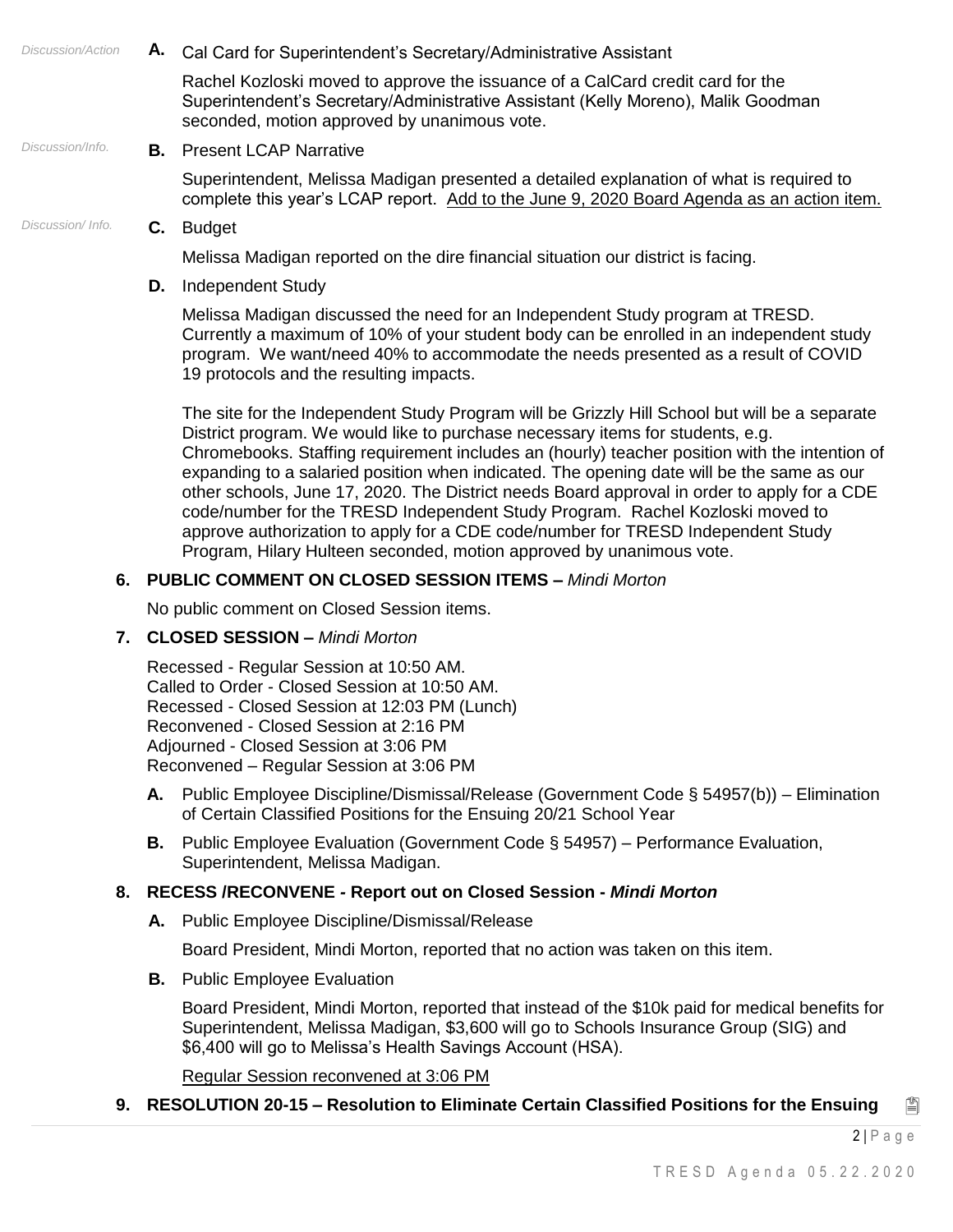# **20/21 School Year**

Malik Goodman moved to approve Resolution 20-15 as presented, Lorien Whitestone seconded, motion approved by the following vote: 5/0/0/0

Mindi Morton – Aye Rachel Kozloski – Aye Malik Goodman – Aye Lorien Whitestone – Aye Hilary Hulteen – Aye

#### **10. LUNCH**

12:03 PM – 12:40 PM

#### **11. BOARD RETREAT**

The Board Retreat portion of this meeting was held from 12:40 PM – 2:16 PM.

**A.** LCAP

This item was not addressed.

**B.** Graduation

New State guidelines disallow any gathering of students for graduation purposes and further requires students to remain in their vehicles. Our graduation will consist of a drive-thru style 'ceremony'. This will be held on Friday, June 5, 2020 at 2:00 PM. The Board will be in attendance.

**C.** Opening of School Options

After reviewing the Nevada County and Marin County COVID 19 Back to School Plans the Board of Trustees discussed options for the upcoming school year. Discussion included an Independent Study Program, remote learning, A/B models, and worst case scenarios. We will seek consultation to develop a challenging, progressive, proficient Independent Study Program and will continue to research new best options.

**D.** Board Self-Evaluation

The Board will review the CSBA Bylaw pertaining to self-evaluation and revisit this item.

**E.** Board Goals

GOALS DISCUSSION:

- Open K-8 Independent Study Program. Transition to TRESD K-12 Independent Study Program at Grizzly Hill School.
- Improve Reading and Math outcomes.
- Offer classes/tools to parents to learn how to teach their children at home.
- Offer mentoring/support to parents tasked with teaching their children at home.
- Display student work, art, poems etc.
- Build a challenge course and score board.
- Set direction & movement toward remote learning.
- Develop and partner a program that meets educational standards to support parents as teachers.
- Support the opening of TRESD Independent Study Program.
- Work toward more active and positive public relations (PR).

Develop a superior program that partners the school, teachers, and parents to facilitate distance learning and Independent Study to meet nationwide educational expectations and